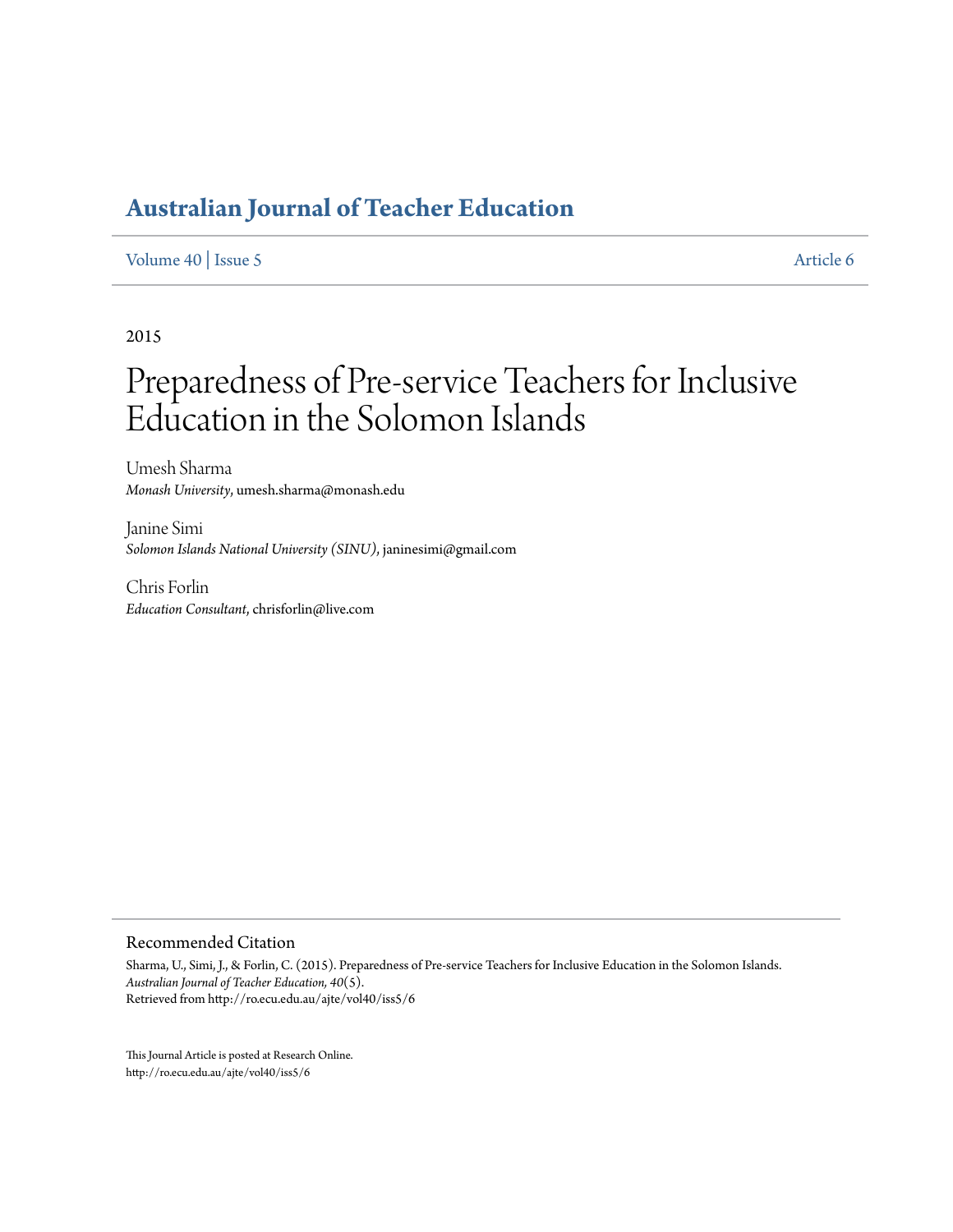# **Preparedness of Pre-service Teachers for Inclusive Education in the Solomon Islands**

Umesh Sharma, Monash University, Australia Janine Simi, Solomon Islands National University Chris Forlin, Education Consultant, Australia

*Abstract: Recent policy changes in the Pacific Islands have seen a strong emphasis on implementing inclusive education. Preparing teachers for this change in education will be essential if they are to have the knowledge, skills and understandings so that they can become inclusive practitioners. Pre-service teacher education will play a critical role in supporting this process. This paper considers the perceptions of preservice teachers undertaking the first year of the Diploma of Teaching in the one university in the Solomon Islands. This is the only university that prepares teachers to work across the entire archipelago. Data are collected pre and post participation in a course on inclusive education to identify its impact on pre-service teachers' intentions, attitudes, concerns and teaching efficacy to teach in inclusive classrooms. Data are used to inform the proposed revision of the existing teacher education program to address education reform towards inclusive education.* 

#### **Key Words**

Pre-service Teachers, Inclusive Education, Solomon Islands, Attitudes, Efficacy, Teacher Education, Intentions

#### **Introduction**

The Solomon Islands consists of nine main islands and a number of smaller islands situated in the South Pacific Ocean off the East Coast of Papua New Guinea. With limited resources and weak school administration, quality education is an ongoing problem (Save the Children, n.d.). Access to schooling for all ages is restricted, especially in the early years (Ministry of Health & Human Resource Development (MEHRD) draft, (November, 2013). Data availability on school attendance is limited with Multiple Indicator Cluster Surveys (MICS) by UNICEF reporting that of the 260,000 children under the age of 18, of which 82,000 are under the age of five years, the net gross enrolment ratio of pre-primary education is 49 percent; net-attendance ratio in primary education is 65 percent; and net-attendance ratio in secondary education is 29 percent. In the most populated province of Malaita it is estimated that 36 percent of school aged children are not attending school (MEHRD, draft 2013). These figures are not disaggregated for disability and it is estimated that very few children with disabilities attend schools. According to available data collected by the MEHRD (Draft, 2013), the percentage of children with disabilities enrolled in schools in 2006 was 1.6 percent females and 1.9 percent males. In 2012, the percentage was 1.3 percent females and 1.7 percent males, indicating a small reduction for both genders. Children with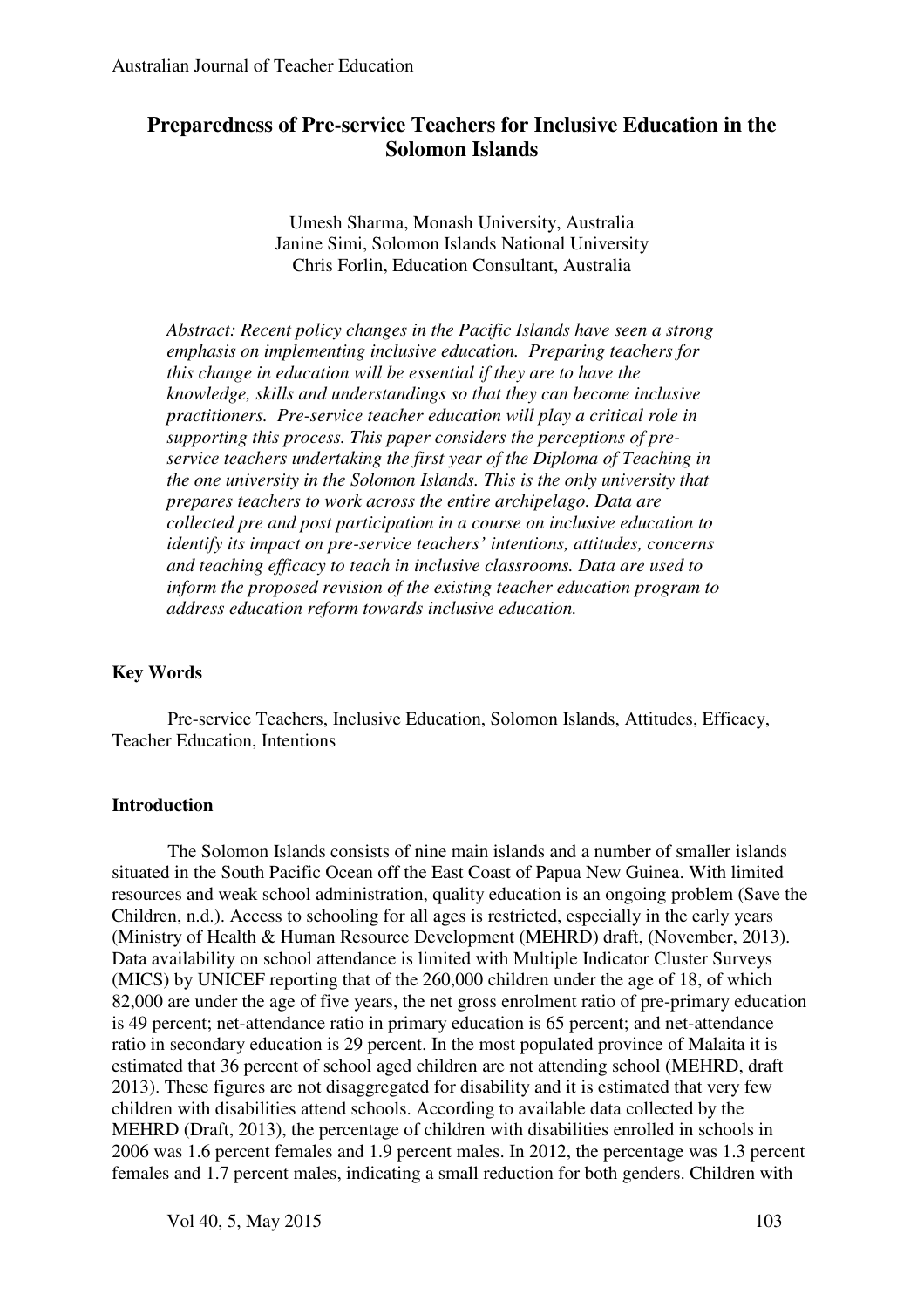disabilities are mainly enrolled in primary and community high schools with none in the rural training centres. To address this it has been proposed in the Solomon Islands Performance Assessment Report (PAR) that:

There is a need that all actors in the Education Sector at the National, Provincial, Education Authority, School and Community levels to collaborate and provide the necessary support and assistance to improve the education of our children. It is very important that we work together in a team spirit and avoid being confined to departmental settings to achieve more (PAR, Draft, 2013, pp. 2-3).

There is, additionally, a shortage of qualified teachers and overcrowded classrooms in the urban areas of the country. To address the poor quality of education it is critical to ensure that teachers are better prepared to cater for the specific needs of children within the Solomon Islands. This is particularly relevant as the Solomon Islands move towards adopting an inclusive approach to education for children with disabilities. This research investigated the preparedness of pre-service teachers to provide quality inclusive education for all learners in the Solomon Islands through the revision of a university course to focus on inclusive education.

# **Defining Disability in the Solomon Islands**

In the Solomon Islands' cultural context, social attitudes influence the way society perceives and defines disability. Disability is often related to a notion of evil, magical conflict, fear and guilt (Gratrell, Manderson & Jennaway, 2013). When a child is born with a disability, the stigma, therefore, stays with them and their families. The Convention on the Rights of Persons with Disabilities (CRPD) defines disability as "persons with long term physical, mental, intellectual or sensory impairment which in interaction with various barriers may hinder their full and effective participation in society on an equal basis with others" (Article 1). A study on Pacific children with disabilities by UNICEF (2010) used this CRPD explanation to define disability in the Pacific Islands, which includes the Solomon Islands.

Education in the Solomon Islands Education is free but not compulsory in the Solomon Islands for children aged five to 12 years (MEHRD, 2012). Even so parents are still required to contribute to the school for school development of infrastructures and facilities. Direct costs, such as school fees, have been found to be a deterrent for families, thus increasing the probability of a child being excluded from education (Ashley, 2005). In urban areas most parents are able to pay these school fees but in rural areas some parents are unable to afford them, so they do not send their children to school.

Originally most schools were run by church groups. Following independence in 1978 the Government began to establish some public schools. In 2015, though, the majority of schools are still operated by church groups with Catholic, South Sea Evangelical, Church of Melanesia, Seventh Day Adventist, and United churches being the main providers. During early childhood education (ECE) and the primary years a generalist teacher covers all curricula areas. In the secondary school, teachers specialise in delivering specific curricula. In the rural areas both school and class sizes are relatively small, typically being less than 70 students per school with approximately ten per class. In the urban areas schools are big with up to 800 children and classes of 40 to 60.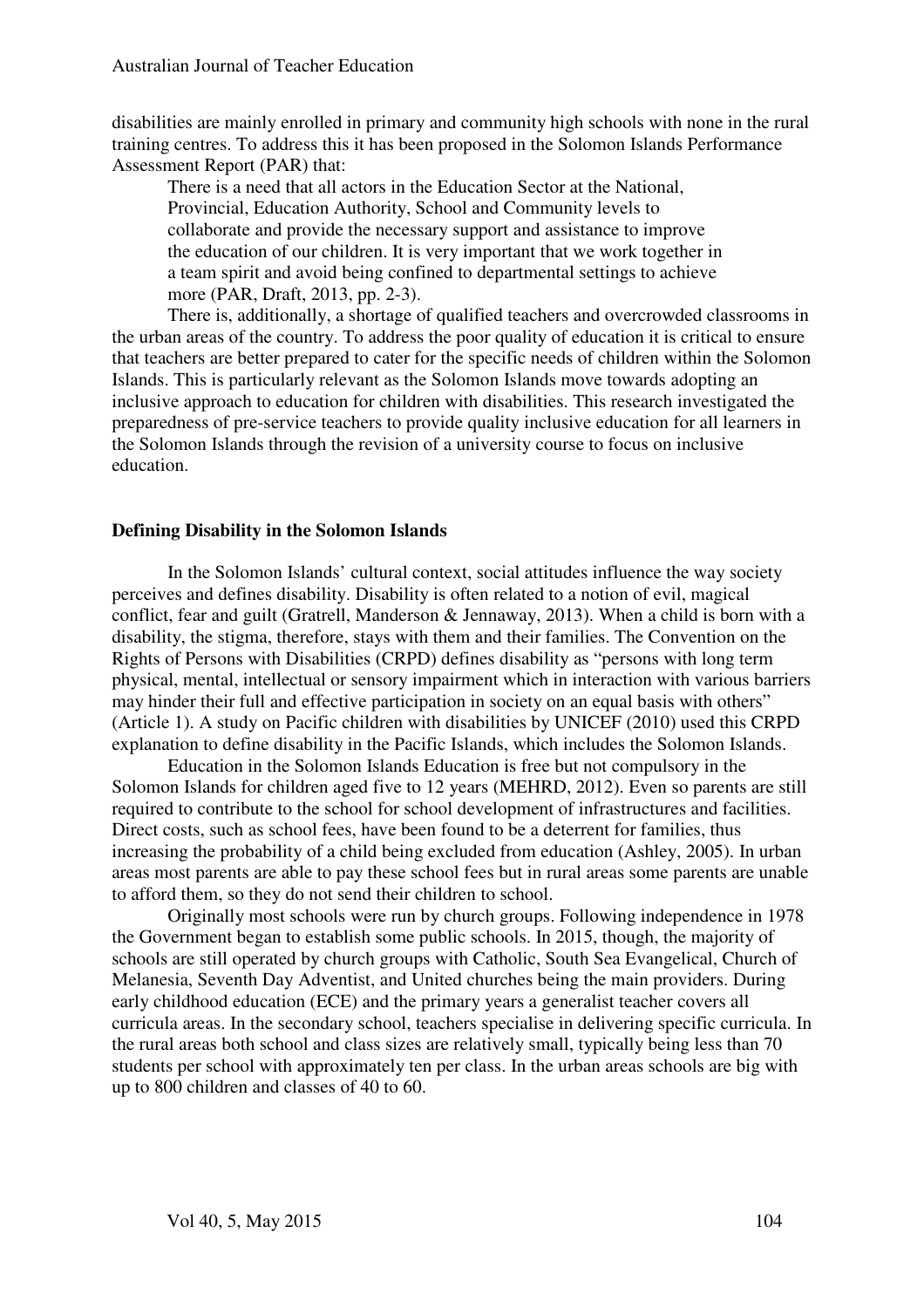#### **Access to Education**

A review of statistical data from 2006 – 2013 (MEHRD) (Draft, 2013) provides comment on the Solomon Islands Education Management Information System (SIEMIS). The Performance Assessment Report (PAR) is aligned with the 2013-2015 National Education Action Plan (NEAP) and the international Education For All (EFA) and Millennium Development Goal (MDG) 2 (To achieve universal primary education) and Goal 3 (To promote gender equality and empowering women). Data are obtained from the annual school census and includes information on the population, student performance and financial information. The SIEMIS has the current and historical data for all education ECE, primary, secondary and the technical vocational education and training.

At the early childhood stage the PAR indicates that there is low participation for children aged 3-5 years with no noticeable progress over the seven year period; due to a lack of places to accommodate all statutory aged children. This is seen as being compounded by geographical distance and low governmental support (MEHRD, 2013). In addition, only a few centres have water and sanitation facilities, which are deemed the most essential important service that this age group needs.

In primary schools the *Solomon Islands Standardised Testing Assessment* (SISTA) results indicate that there is critically low performance in literacy and numeracy of primary children in Years 4 and 6. In the PAR it is posited that in order to address this "…increased effort and resources needs to be put into the basic education sector in the Solomon Islands" (PAR, 2013, p. 4). Many issues impact on improving the quality of education in the Solomon Islands including changes in population growth, access, the number of children who repeat grades, the move towards age appropriate placement, and teacher supply and demand.

In secondary schooling a key issue is the lack of places at the junior and senior education levels to accommodate all children enrolled in primary schools. Similar issues to primary impact on access to quality secondary education and in particular is the lack of sufficient teachers to meet the demand.

#### **Education for Children with Disabilities in the Solomon Islands**

As with many other Pacific countries, many children with disabilities in the Solomon Islands are often kept back at home and looked after by their parents (Simi, 2008). Very few attend schools (UNICEF Report, 2012; Sharma, 2012). According to a National Disability Survey report (2005), children with disabilities are not gaining equal access to education although many of the children have expressed a desire to go to school. Children with disabilities are enrolled mainly in primary schools with very few making progress to secondary schools (MEHRD, 2013). Those who make it to secondary schools tend only to stay for a few years (Sharma, 2012). The reasons are various and include parental fears, lack of resources at schools to cater for the learning of the child with disability, poor school environment, and teachers' negative attitude because of a lack of knowledge and training to teach children with disabilities (UNICEF Pacific Report, 2010; MEHRD Report, 2013).

According to a MEHRD Report (2012) it is estimated that only 2 percent of all children with disabilities have access to any form of education in the country. The provision of education for children with disabilities is an agenda that the Solomon Islands Government is yet to adequately address within its education system and continues to remain a challenge (Sharma, 2012).

Currently, there are two special schools that provide education for children with disabilities. The Red Cross Special Development Centre is situated in the capital Honiara and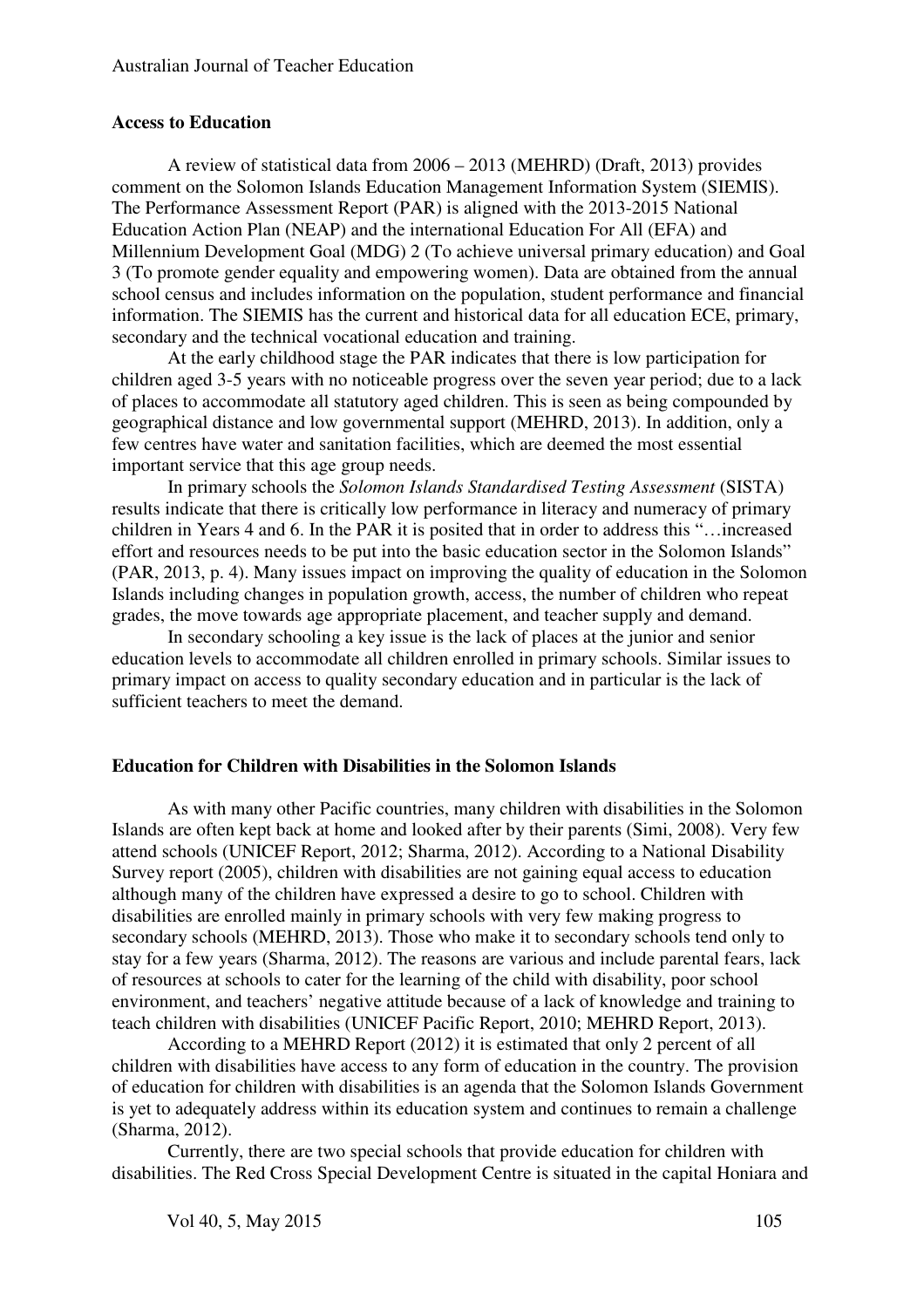catered for 111 full time children in 2013 ranging from three months to 20 years and living locally. This centre enrols children with disabilities including those with learning difficulties, visual impairment, hearing impairment, behaviour difficulties, development delays, Autism, Down syndrome and others with mild physical disabilities (Red Cross Special Development Statistics, 2014). There is also one school for the deaf catering for approximately 50 children. In addition, children may attend from other provinces for short intensive interventions for approximately 2-3 weeks. Children are referred from regular schools, health clinics, or from parents and given a thorough assessment by the community based rehabilitation workers at the Red Cross Centre to determine how long they will be expected to stay. Depending upon progress children will be returned to the regular school system as soon as possible. Many children with disabilities, therefore, spend short periods of time in the special school receiving intensive intervention. Approximately half of the children attending the Red Cross Centre or the special school for deaf children remain in these schools throughout their education. Older children 16+ are able to transfer to the Technical Vocational Education Training Centres (TVETC).

#### **Inclusive Education in the Solomon Islands**

In addition to the two special schools in the Solomon Islands the Government is moving towards establishing an inclusive approach for the education of children with disabilities. The National Education Act (1981), states that education should be made accessible to everyone regardless of their gender, race, ethnicity, religion, ability and disability. The MEHRD National Education Action Plan (NEAP, 2013 – 2015), purports a vision that all Solomon Islanders will develop as individuals and possess knowledge, skills and attitudes needed to earn a living and to live in harmony with others and their environment. In essence, the MEHRD is responsible to coordinate and monitor the delivery of education services in the country and to ensure that everyone has access to education. Providing access to education for children with disabilities remains a challenge (Sharma, 2012). Since there is no policy at the National Government level and at the school level to guide the provision of education for children with disabilities into regular schools, many schools do not accept children with disabilities. This was evident from a study that examined school principals' perceptions on inclusive education (Sharma, 2012) when a principal said that 'non-existence of any policy to enrol or educate children with disabilities is one of the major reasons schools are not interested in enrolling such students. We don't know what we are supposed to do with such students. We also don't know if we will get any support when we enrol such students in our school" (Sharma, 2012, p.18). This highlights why many children with disabilities are not accepted into regular schools in the Solomon Islands.

In 2014, the MEHRD was working on developing an inclusive education policy and implementing support for the Solomon Islands. The MEHRD has now developed a National Resource Learning Centre in the capital to support teachers and schools with implementing inclusive education. A technical working group was established and they aimed to visit five of the provinces to hold consultation meetings with local stakeholders to seek views on what they would like to be included in the policy. This research is ongoing.

With this move towards inclusive education quality teacher education will become critical to ensure that principals and teachers are cognizant of the understanding of inclusive education and how to support learners in the Solomon Islands with disabilities in their classes.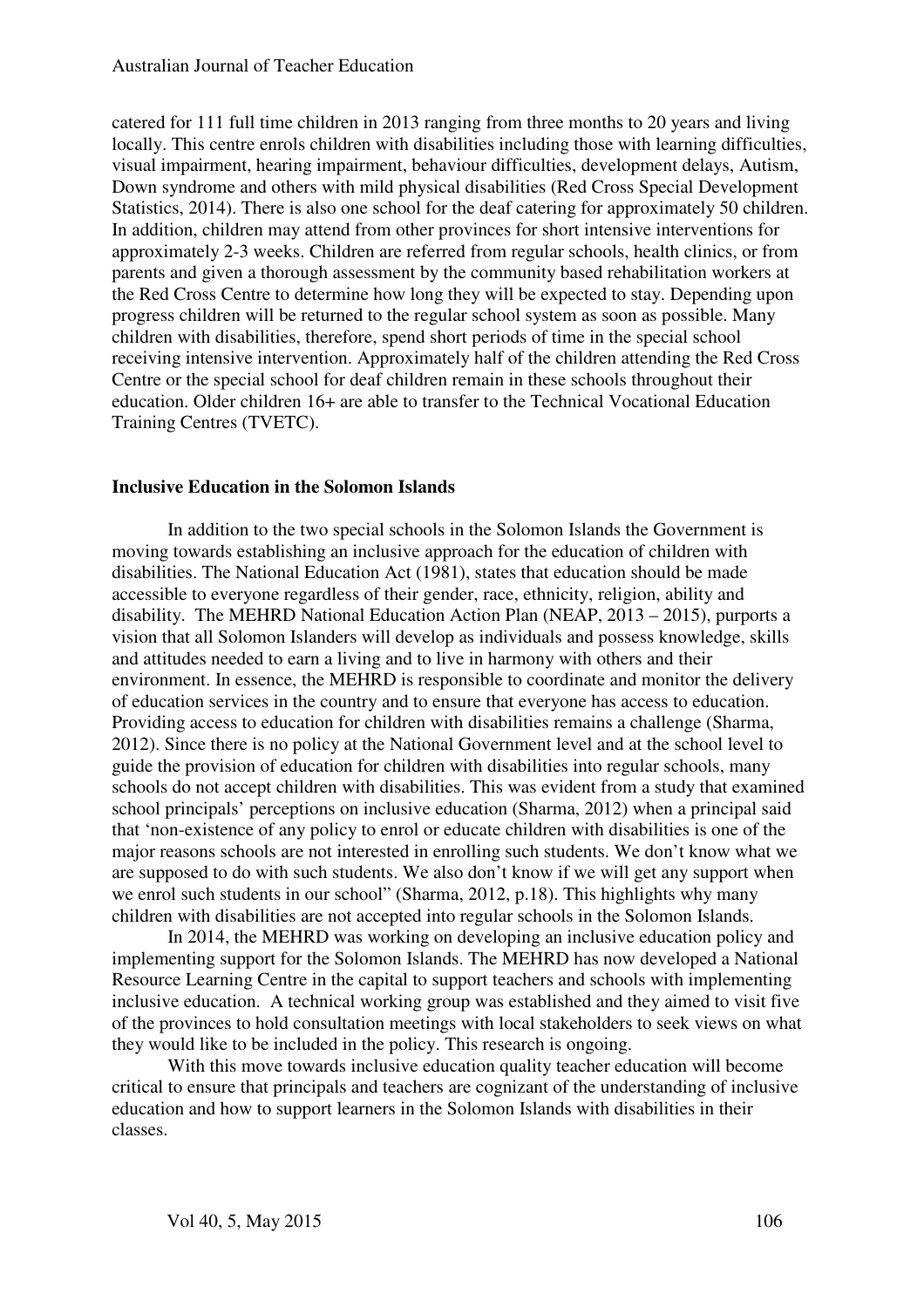#### **Teacher Education**

The importance of reforming teacher education to successfully implement inclusive education has been recognised for many years (e.g. Armstrong, Armstrong, & Spandagou, 2010; Forlin, Loreman, & Sharma, 2014; Savolainen, Engelbrecht, Nel, & Malinen, 2012). Teacher education globally, however, has not yet responded to this call (Forlin, 2013a). In a comprehensive review of research on teacher and inclusive education commissioned by UNESCO, Rieser (2013) reported that:

The providers of education for pre-service teachers around the world are still largely operating from a teacher-centred pedagogy and have little recent and relevant experience. They do not teach inclusive education principles. When children with disabilities are covered it is in discrete courses based upon the old deficit medical model approach. Student teachers and their educators have little practical experience in inclusive settings. Teacher educators have low status and little scrutiny of what they are doing and how effective it is. There is a reticence amongst the more progressive academics to use categorical approaches to impairment for fear of regressing into segregative medical model approaches (Reiser, 2013, p. 136).

It is, therefore, not surprising to note that a large number of pre-service teachers leave teacher education programs with apprehensive attitudes to include children with disabilities in their classrooms and higher degree of concerns about practical aspects of teaching in inclusive classrooms (Sharma, Forlin, & Loreman, 2008).

#### **Pre-Service Teacher Preparation in the Solomon Islands**

In the Solomon Islands there is one teacher training institution that trains both pre and in-service teachers to work in all of the nine big islands and various other small islands. The Solomon Islands College of Higher Education was established in 1984. This College became the Solomon Islands National University (SINU) in 2013. From 1990 to 2008 most training programs for pre-service teachers were for three years. Since a major review of the program from 2005-2008, pre-service programs were reduced to a Diploma of Teaching lasting two years to align with other Pacific regional programs such as the University of Fiji and Papua New Guinea. Primary teachers all complete a generalist program covering all curriculum areas. For secondary teachers they elect to study in two major and one minor curriculum area.

The pre-service teacher preparation program is two years of which six weeks are spent in a school practicum. The program focuses on acquiring skills and knowledge on teaching pedagogies that they can be used in classrooms; teaching methodologies; developing teaching resources; implementing the curriculum; and developing leadership attributes. Inclusive education is a new concept introduced by the School of Education and Humanities in the new Diploma of Teaching (Primary) program in 2009. During the restructuring of the program, it was decided that all core education courses would be offered in the first year with the second year of the program covering other specific courses like literacy, numeracy, arts, music, physical education, science, mathematics, resource making. Due to administrative issues and the very tight time frame, placement of the course on inclusive education was consequently assigned to Semester 1 of Year 1.

The notion of how best to prepare teachers for inclusive education is addressed through a revised seven week course of four hours per week duration. This course is compulsory for all pre-service teachers. Each week pre-service teachers receive a two hour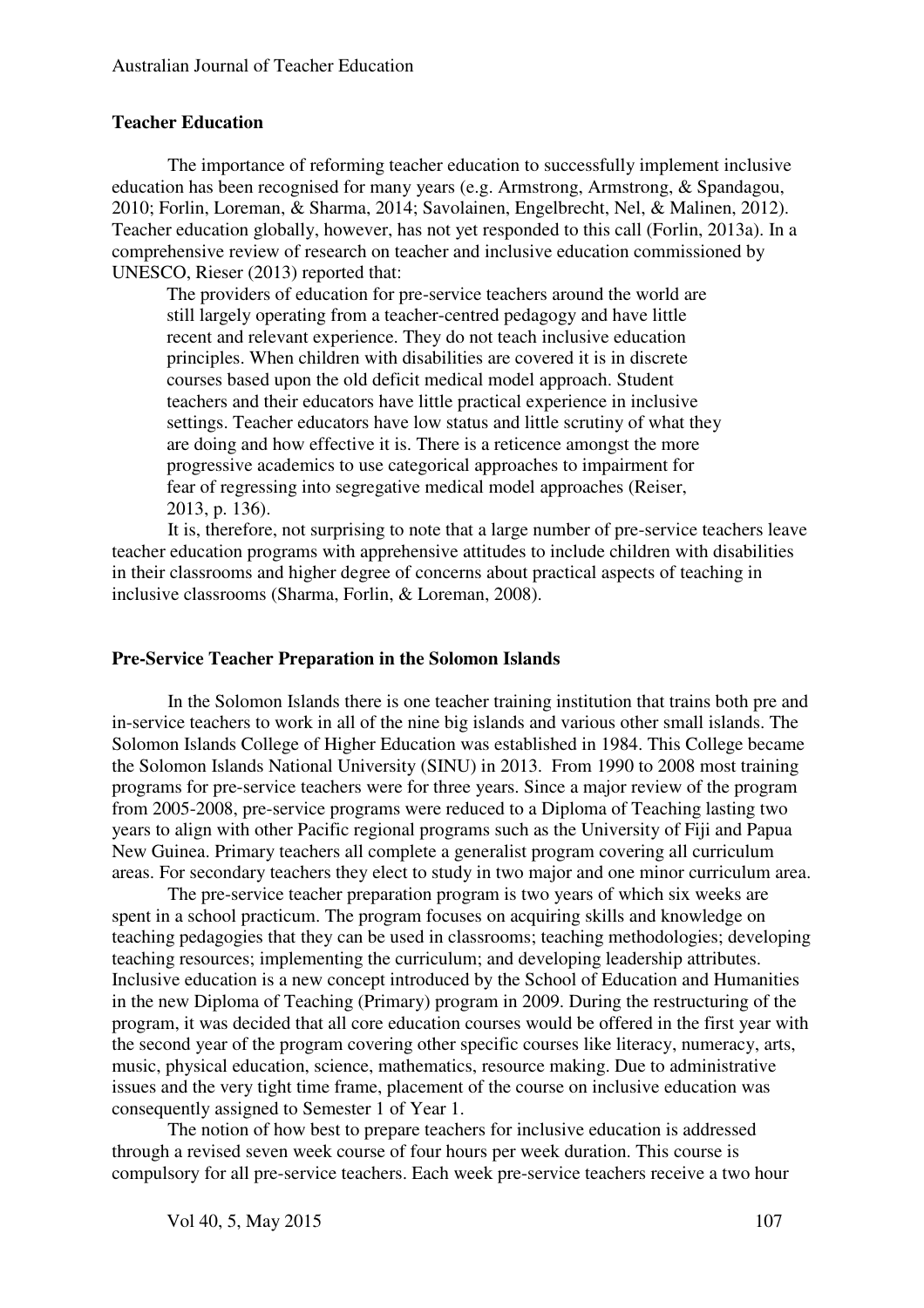lecture and a two hour tutorial. The new course focuses on discussing inclusive education within the Solomon Islands' cultural context, policies, planning, developing positive attitudes, adapting the curriculum and learning inclusive teaching strategies that teachers can use in their classrooms. Two inclusive strategies namely, cooperative learning and peer tutoring, are the key approaches covered during the course.

In 2013, the School of Education and Humanities had 471 first year pre-service teachers and 341 second final year pre-service teachers. In 2014, there were 456 completing their final year, showing an increase of approximately 30 percent of graduating trained teachers. The pre-service teachers are prepared for early childhood, 3-5 year olds, primary, 6- 10 years old, or secondary schools, 11-16 years old. The School also offers a one year fulltime program for in-service teachers who have been teaching for more than 10 years and this is funded by the Government.

#### **Theoretical Framework**

Theory of planned behaviour (Azjen 1991) guided the theoretical framework of the current research. According to the theory of planned behaviour, the intention towards performing any behaviour is dependent on three factors: attitudes toward the behaviour; the subjective norms surrounding the performance of the behaviour; and the perceived behavioural control. In order to predict how a person will behave in a particular situation is dependent on a person's intention to perform the behaviour. The intention in turn is determined by the other three factors (attitudes, subjective norm and perceived behaviour control). The more positive the attitude, subjective norms and perceived behavioural control a person has, the stronger the person's intentions will be to enact the behaviour (Ajzen 1991). This theory has been widely used to predict intentions in a number of studies (Elliott, Armitage, and Baughan 2007; Ferdous, 2010; Fishbein and Ajzen 2010; Kuyini and Desai 2007).

This theory guided the development of the conceptual framework for this study. We were most interested in understanding pre-service teachers' intentions to teach in inclusive classrooms in the Solomon Islands. The three variables that we hypothesized would predict their intentions to teach in inclusive classrooms were their attitudes towards inclusion, their level of teaching efficacy to teach in inclusive classrooms and their level of concerns to teach in inclusive classrooms. While pre-service teachers' attitudes and teacher efficacy fit nicely within the theory of planned behaviour, concerns about teaching in inclusive classrooms does not fit nicely in the framework.

Concerns to teach in inclusive classrooms could be considered an appropriate representation of pre-service teachers' subjective norm within the theory of planned behaviour as the participants had not yet started working in a school. When participants reflect on their levels of concern they are reflecting on practical aspects of implementing inclusion and level of support they would or would not receive. In this sense it can be considered to represent participants' social norms within the theory of planned behaviour framework.

This research was initiated as a result of a partnership between the SINU in the Solomon Islands and Monash University in Australia. The intention of the collaboration was to jointly revise the existing teacher education program offered within the School of Education and Humanities at SINU to address the country's education reform towards inclusive education. The aim was to bring in aspects of inclusive education by revising a single course that previously focussed on special education. The curriculum was delivered by academics at SINU in the Solomon Islands. Academics from Monash University were only involved in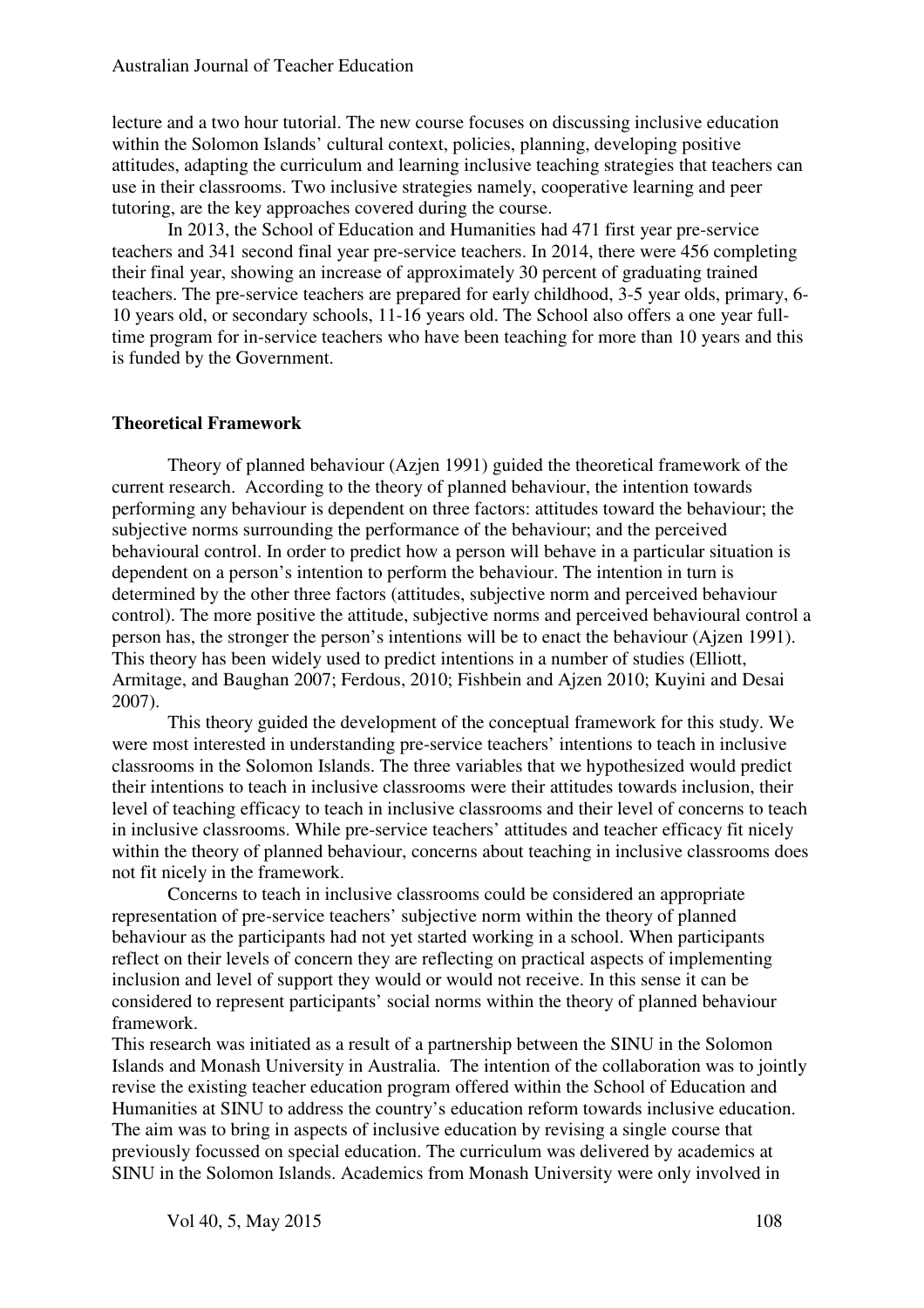assisting the SINU staff in analysing the data to determine the impact of training. To measure the appropriateness of the new course the research was two-fold. Firstly, to identify the impact completing a course on inclusive education had on pre-service teachers' attitudes towards inclusive education; intention to teach in inclusive classrooms; efficacy to teach in inclusive classrooms; and levels of concerns. Secondly, to identify the variables that predict pre-service teachers' intentions to teach in inclusive classrooms at pre and post stages of the course.

#### **Method**

The project was approved by the Monash University Human Ethics Research Committee. Before the questionnaire was administered, pre-service teachers were told about the nature and importance of the study. They were advised that participation was voluntary, that they could refuse to participate if they were not comfortable with responding to the questionnaire, and that information gathered would be treated as confidential. Pre-service teachers were given time to ask questions regarding the study and how it might affect them. They had the option of withdrawing from the research by not completing the questionnaire.

In order to collect data from the participants, a four-part questionnaire was used consisting of four separate scales. The first scale (presented in Part 1 of the questionnaire) was entitled Attitudes to Inclusion Scale and was designed to understand participants' attitudes towards inclusive education. Items for this scale were developed based on a review of the extensive literature on inclusive education. Ten items were written as statements to capture participants' attitudes. An example of a statement is "I believe that all students regardless of their ability should be taught in regular classrooms." A Likert type response format with seven possible responses was used. The responses ranged from strongly disagree (1), undecided (4), to strongly agree (7). Of the 10 items, two were worded negatively. In order to determine, if the scale provided a reliable score, alpha coefficient was calculated based on the data obtained from the Solomon Islands cohort. The analysis indicated that two negatively worded items (Items 5 & 6) reduced the overall reliability. These two items were removed from the scale for the final analysis. The alpha coefficient for the 8-item *attitudes towards inclusion scale* was found to be adequate for pre-stage sample (.70) and post stage (0.85). The scale provides a total score the value of which can range from seven to 56 with higher scores indicative of more positive attitude scores.

Part 2 consisted of the *Intention to Teach in Inclusive Classroom Scale* (ITICS). This recently developed scale consists of seven items (Sharma & Jacob, submitted). Each item is phrased to capture participants' intention to teach in an inclusive classroom by asking them to respond to the statement: "In relation to working with students who need additional support. Please indicate how likely you will do this". For example, Item 1 "Change the curriculum to meet the learning needs of a student with learning difficulty enrolled in your class" and Item 7 "Include students with severe disabilities in a range of social activities in your class." The scale uses a 7-point Likert-type response with scores ranging from extremely unlikely (1) to extremely likely (7), with a mid-point score of 4 (not sure). This scale yields a total score the value of which can range from seven to 49. A higher score suggests that a participant is more likely to use teaching practices that facilitate inclusion of children with additional support needs into regular classrooms. The reliability of the scale for both pre and post sample were calculated for the ITICS and found to be 0.67 and 0.85 respectively.

Part 3 of the questionnaire was the *Concerns about Inclusive Education Scale* (CIES) designed by Sharma and Desai (2002). CIES was designed to measure participants' level of concerns about practical aspects of implementing inclusive education. It consists of 21 items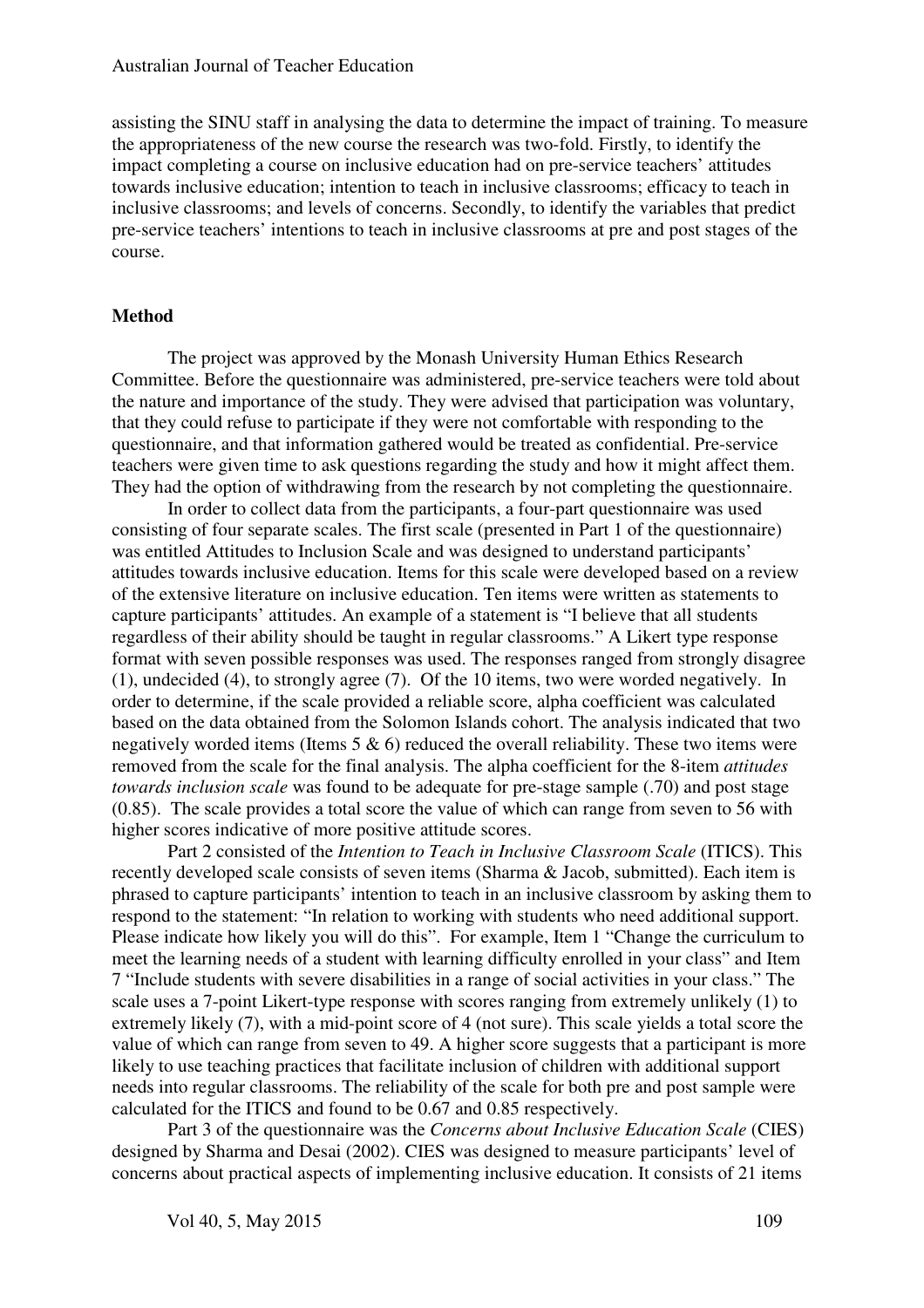that are further sub divided into four factors: Factor 1 (Acceptance), Factor 2 (Work Load), Factor 3 (Resources), and Factor 4 (Academic standards). Each item presents a concern (e.g. my workload will increase) and requires participants to express their degree of concern using a 4-point Likert-type classification. The responses range from 1 (not at all concerned) to 4 (extremely concerned). The scale yields a total score, the value of which can range from 21 to 84. A higher score indicates that a respondent is more concerned about his/her ability to implement inclusion. The scale has been widely used internationally (e.g. Brunei [Bradshaw & Mundia, 2006] and Ghana [Chabra, Srivastava & Srivastava, 2010]). The coefficients were found to be 0.88 and 0.93 for the total scale at pre and post sample.

Part 4 of the scale collected information about participants' teaching efficacy to teach in inclusive classrooms using the *Teacher Efficacy for Inclusive Practices* (TEIP) scale designed by Sharma, Loreman and Forlin (2012). This scale consists of 18 items. It uses a 6 point Likert type response format ranging from strongly disagree (1) to strongly agree (6). An example of item from the scale is worded as follows "I am confident in my ability to get students to work together in pairs or in small groups." The scale yields a total score value which can range from 18 to 108. A higher score on the scale is indicative of the participants having high sense of teaching efficacy to teach in inclusive classrooms. This scale has also been used internationally and found to be reliable across different contexts e.g. India, Hong Kong, Australia and Canada (Loreman, Sharma & Forlin, 2013). The reliability of the TEIP scale was examined for the current study population and it was found to be 0.80 for pre and 0.93 for post samples of pre-service teachers.

#### **Participants**

All first year pre-service teachers studying for primary teaching in the Solomon Islands completed the questionnaire in the first and last weeks of Semester 1 of their two year training course. A total of 121 participants completed the questionnaire at both stages of the project. As there were a few missing responses in each category, the total did not add up to 121 for each category. Approximately 45 (39percent) participants were male and 71 were female (61percent). The participants were distributed across three categories based on their age (48 percent aged less than 25 years, 43 percent aged 25-30, and, 9 percent were aged above 31 years.

#### **Procedure**

Data from pre-service teachers regarding their attitude, intention, self-efficacy and concerns about inclusive practices in the classroom were collected using the self-report questionnaire. Participants were advised that the purpose of collecting data was to understand their views about inclusive education and that there was no relationship of how they responded on the questionnaire to their grades in the university courses. The questionnaire was administered by an academic. Pre-service teachers were not required to write their names on the forms. They were, however, asked to record the first four digits of their student identification number for the paired t-test purposes.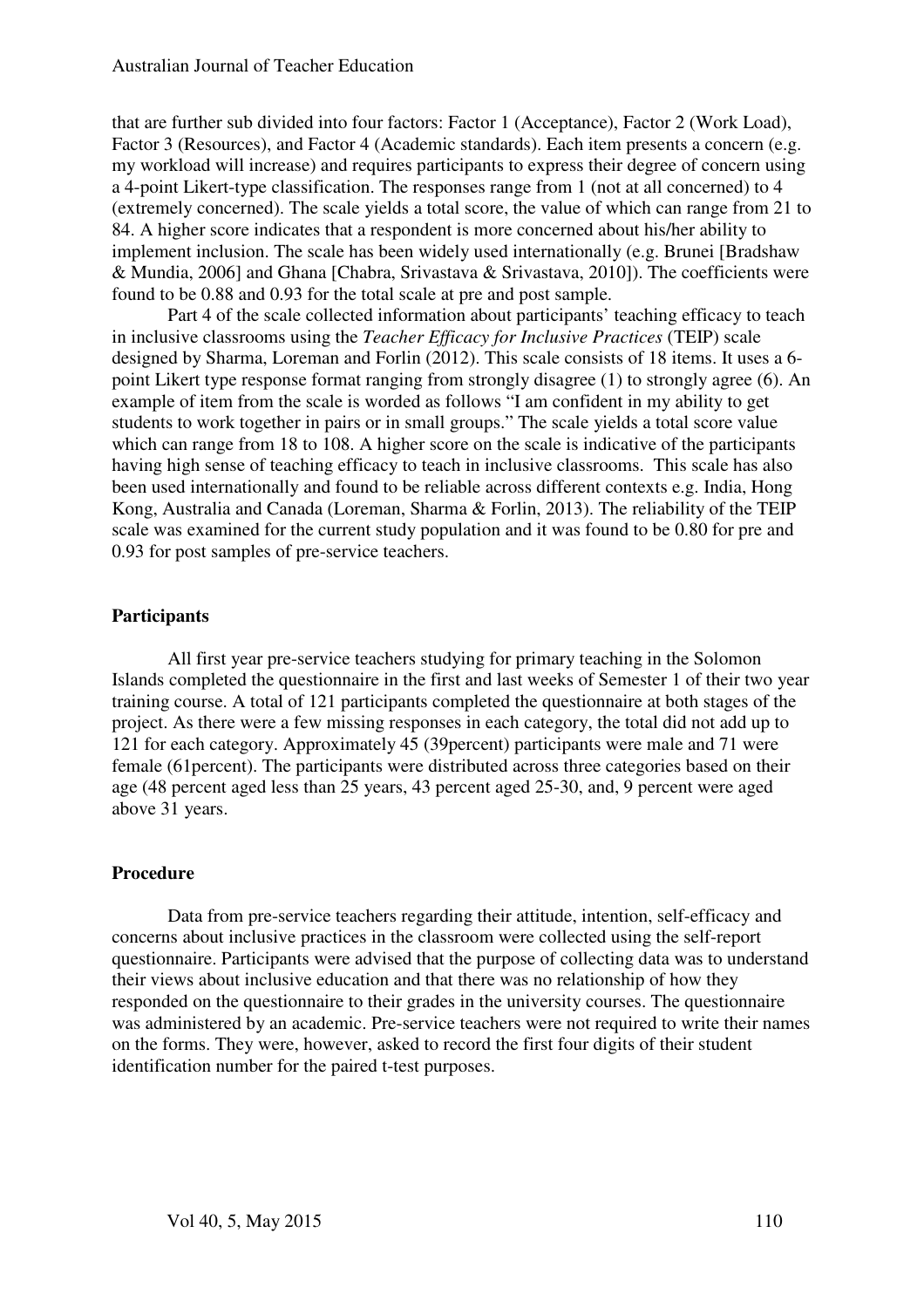# **Results**

A primary purpose of this research was to understand what impact the revised course in inclusive education would have on pre-service teachers' attitudes towards inclusive education; intention to teach in inclusive classrooms; efficacy to teach in inclusive classrooms; and levels of concerns. A secondary purpose was to determine what factors predicted pre-service teachers' intentions to teach in inclusive classrooms prior to them starting a course on inclusive education and after completing the course. To achieve the first purpose participants' scores on all four scales were compared from pre to post stages of the course.

# **Pre-stage Data**

The participants rated themselves high on the scales on attitude ( $M = 5.93$ ,  $SD = .84$ ), and intention to teach ( $M = 6.03$ ,  $SD = .81$ ), well above the scale mean of 3.5. They similarly expressed high self-efficacy towards inclusive practices in the classroom with  $M = 5.15$ ,  $SD =$ .71, while rating on a 6-point scale. Regarding their concerns towards inclusive practices, the participants expressed high concerns regarding academic standard ( $M = 2.91$ ,  $SD = .64$ ), workload ( $M = 2.85$ ,  $SD = .67$ ), resources ( $M = 3.13$ ,  $SD = .67$ ), and acceptance ( $M = 2.87$ , *SD* = .74) on a 4-point scale. Clearly participants were most concerned about lack of resources to teach in inclusive classrooms at the pre–stage of the project. Their self-reported attitude and intention scores, however, were well above the mean of the scales at this stage of data collection.

# **Post Stage Data**

Data on attitude, intention, self-efficacy and concerns towards inclusive practices were collected from the same group of pre-service teachers at a second time after participating in the course.

 Comparing the mean scores of the 121 pre-service teachers who completed the questionnaires at both time points (before and after the intervention), it was observed that there was an increase in the mean scores on intention, attitude, and self-efficacy and a decrease in the mean scores on concern. Nevertheless, change in participants' attitude, intention and teaching efficacy scores was relatively small and non-significant. The participants' mean scores on all scales (except Concern Factor 4) were very similar to their scores at pre-test stage of the project. Their mean attitude, intention and teaching efficacy scores were 6.10 (*SD* = 1.01), 6.03 (*SD* = 0.91) and 5.18 (*SD* 0.74) respectively. Their concern scores on Factor 1 (Acceptance), Factor 2 (Work Load), Factor 3 (Resources), and Factor 4 (Academic standards) were 2.77(SD= 0.77), 2.75 (SD=0.80), 3.10 (SD=0.64) and 2.68 (SD= 0.75) respectively. Although there was a slight decline in concern scores, overall, participants were still highly concerned about a lack of resources at this stage of data collection. The only significant decline was noted in concerns about academic standards  $(t=$ 2.39, *p*<0.05) (Table 1). The level of concern at this stage, though, was still not below what would be considered acceptable for educators to implement inclusive practices.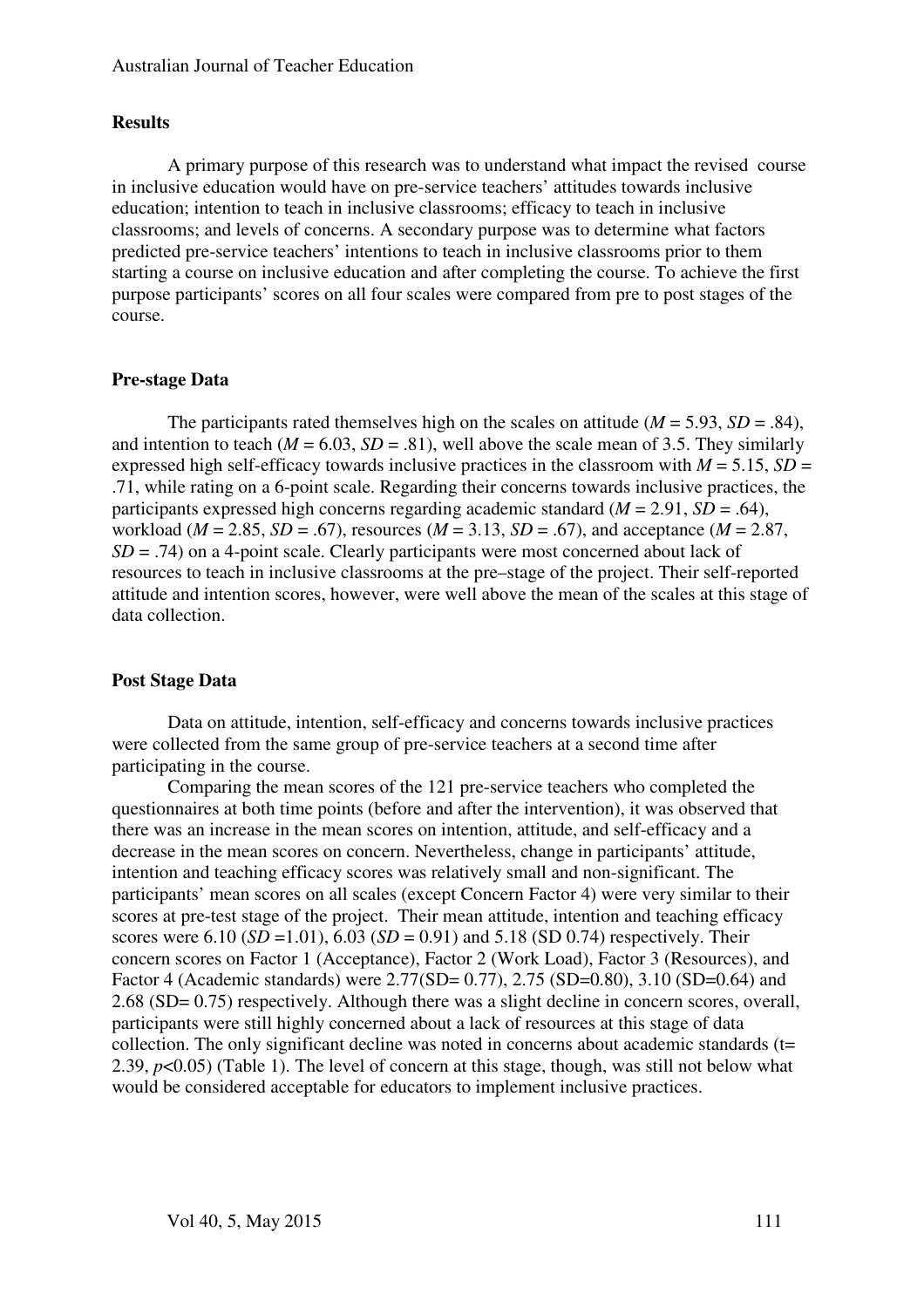| Scale                      |      | Df  |         |
|----------------------------|------|-----|---------|
| Attitude                   | 1.67 | 120 | .098    |
| Intention                  | 0.01 | 102 | .989    |
| Concern                    | 1.68 | 100 | .096    |
| Concern_Acceptance         | 1.80 | 117 | .074    |
| Concern_Workload           | 1.37 | 109 | .173    |
| Concern_Resources          | 0.41 | 111 | .684    |
| Concern Academic standards | 2.39 | 117 | $.018*$ |

*Note*: \**p* < .05 (sig. 2-tailed)

**Table 1: Summary of Paired Sample t-test (N = 121)** 

#### **Prediction of intention**

A secondary purpose of the research was to determine the factors that predicted participants' intention (mean scores) to include children with additional learning needs in their classrooms at two stages of the project: one prior to participants completing a course of inclusive education and the other after they had completed the course. Simple regressions were computed with mean intention scores as the outcome variable and attitudes, teaching efficacy and concerns (all four factors) mean scores as predictor variables.

Analysis of data from pre-stage of the project suggested that the combined list of predictor variables accounted for approximately 10 percent of the variance in participants' mean intention scores (adjusted R2= .099, F (3,93)= 4.409, *p*<0.01). It is important to note, nonetheless, that only two variables emerged as significant predictors of participants' intentions to include children with disabilities in their classroom. These were attitudes to inclusion (Beta=  $0.265$ , p< $0.05$ ) and mean concern scores (Beta=  $0.271$ , p< $0.05$ ).

Analysis of data from post stage of the project revealed more significant results in terms of overall variance explained. The same predictor variables (i.e. attitudes, teaching efficacy and concerns mean scores), accounted for approximately 46 percent of variance (adjusted R square =  $0.464$ , F  $(3, 94=28.4, p<0.001)$  in the participants' mean intention scores. At this stage of analysis only one variable, attitude to inclusion, emerged as the significant predictor (Beta= 0.629, p<0.001) (See Table 2).

| Pre stage of data collection |          | Post stage of data collection |            |
|------------------------------|----------|-------------------------------|------------|
| Standardized                 | Sig.     | Standardized                  | Sig        |
| Coefficients                 |          | Coefficients                  |            |
|                              |          |                               |            |
| 0.243                        | $0.022*$ | 0.629                         | $0.000***$ |
| 0.262                        | $0.010*$ | 0.141                         | 0.068      |
|                              |          |                               |            |
| 0.070                        | 0.562    | 0.133                         | 0.123      |
|                              |          |                               |            |

**Table 2: Predictors of Teachers' Mean Intention Score at Pre and Post Stages of Data Collection** 

#### **Discussion**

Legislation and policy to support inclusive education are essential to ensure that all schools are loyal to this change. Legislation will safeguard commitment and policy will specify the different roles that various stakeholder have to play and provide guidance for enacting this. With the imminent introduction of policy to promote inclusive education in the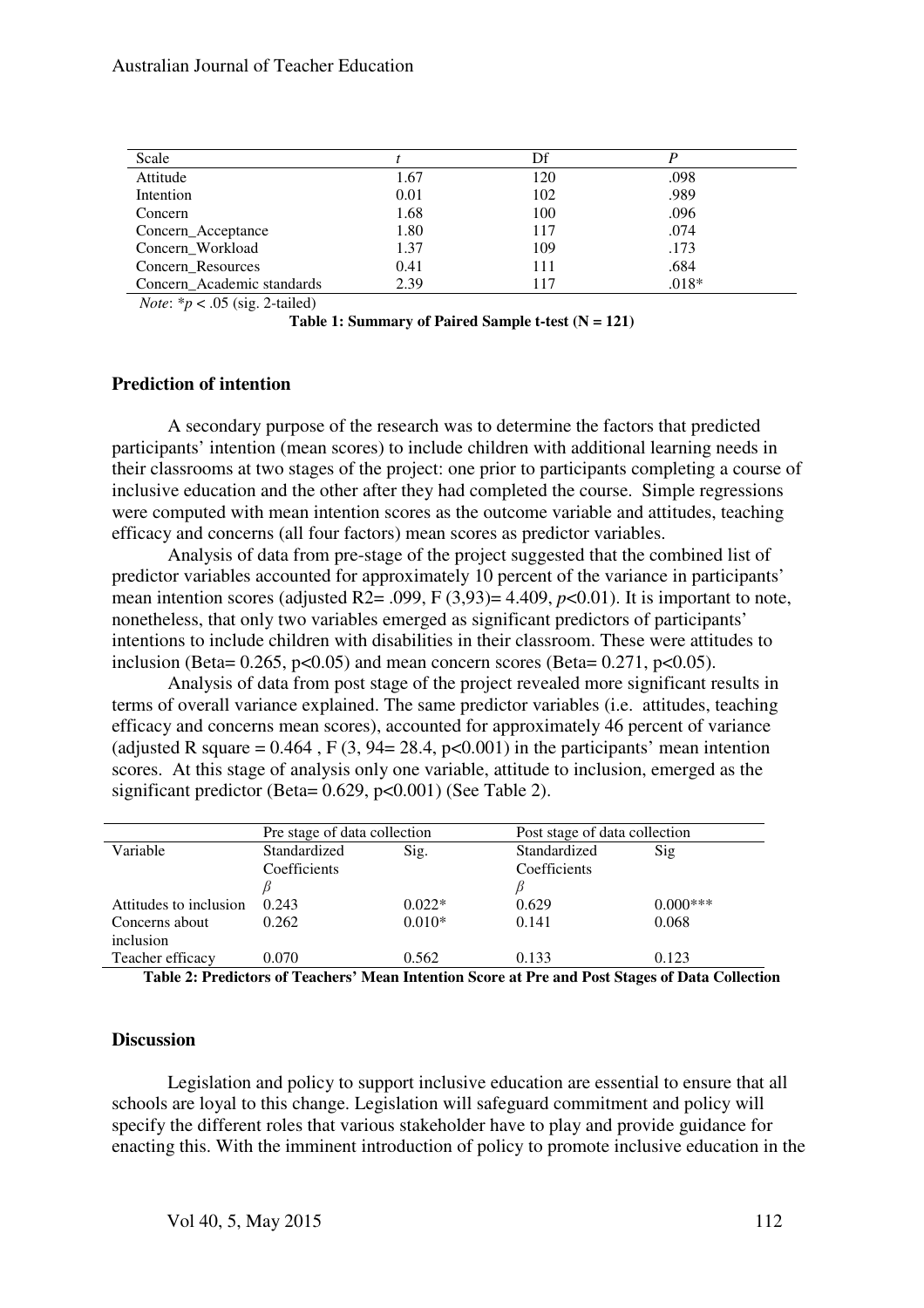Solomon Islands it is critical to review the impact of courses that are designed to prepare teachers for this.

This research, thus, evaluated the impact of the revised inclusive education course within the shortened teacher preparation program offered at SINU on pre-service teacher outcomes in terms of overall preparedness to teach effectively in inclusive classrooms. As this was a collaborative project as the Monash academics acted only to assist in analysing the data it is unlikely that the impact of the program could be attributed to factors other than what occurred during the academic program at SINU.

We used four critical indicators to identify the overall preparedness of pre-service teachers through consideration of four scales of attitude, efficacy and concerns about inclusive education and pre-service teachers' intention to teach in inclusive classrooms. The high degree of concerns of pre-service teachers noted at both stages of the course was found to be worrisome, with participants being mainly concerned about the lack of resources for inclusive education. This result is not new and is frequently identified as a barrier to implement inclusive education in previous research across both developed and developing countries (Forlin, 2013b; Forlin, Kawai, & Higushi, 2014; Sharma, Forlin, Deppeler, & Guang-xue, 2012).

In this research an interesting phenomenon was noted. While at the pre-stage of data collection only 10 percent of variance in participants' intentions scores could be accounted for by the three predictor variables, this increased to 46 percent at the post stage of the project. Also, while at the pre-stage two variables (i.e. attitudes and concerns) were significant predictors; at the post stage only one variable (i.e. attitudes) emerged as the significant predictor of their mean intention scores. Considering that within the theory of planned behaviour, participants' intention towards the behaviour (in this research intention to include children with disabilities) is the strongest predictor of the person's actual behaviour (in this research to include children with disabilities in their classrooms) these findings have significant implications.

This suggests that for participants to have a high degree of intention to teach in inclusive classrooms, their attitudes are most critical to improve during the teacher education program. We also know from the past research that attitude is not something that can be directly manipulated in a teacher education course. It is the range of activities undertaken in a course that impact on participants' attitudes. Some of the most effective ways to improve participants' attitudes is to ensure that they receive exposure to working with children with disabilities in successful inclusive classrooms (Chambers & Lavery, 2012; Forlin, 2003; Forlin & Chambers, 2011), learn about local legislation and policies that related to inclusion of children with disabilities (Armstrong et al., 2010) and are supported in their attempts to implement inclusive practices (Loreman et al., 2013).

Teaching inclusive strategies to pre-service teachers which has been a major focus of the revised course, without linking this to the broader context of inclusive education and applying this across all curriculum areas appears to be insufficient for improving positive attitudes, teaching efficacy, or reducing concerns in general. Continued reflection and review of the compulsory course on inclusive education is expected to occur. Consideration also needs to be given to how strategies for inclusive education can be broadened and infused across all curricula areas.

It seems teacher education programs in the Solomon Islands have to be more productive in identifying ways that pre-service teachers' concerns could be addressed at the time of teacher preparation. In this regard new teachers need to be aware of the recent developments in the Solomon Islands. One such significant development is the establishment of the National Resource Centre to support the inclusion of children with disabilities. This Centre is aimed at supporting both children with disabilities and educators in schools. It is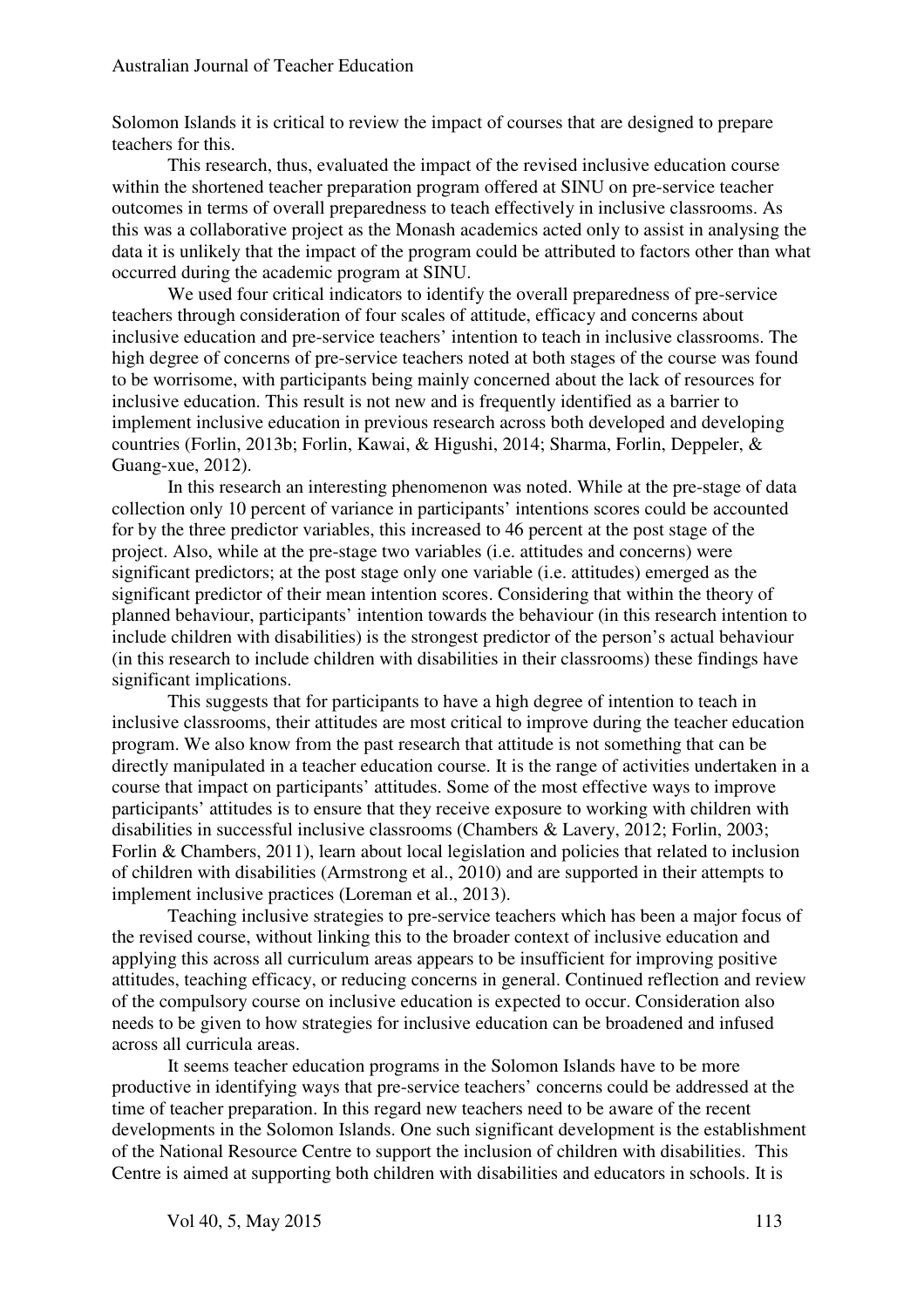likely that once pre-service teachers become aware of such resources their concerns about practical aspects of implementing inclusive practices in their classrooms may decline.

The School of Education and Humanities within SINU is keen to strengthen its course on inclusive education in the program in order to better prepare pre-service teachers for the upcoming education reform. While acknowledging that a 28 hour course is insufficient they are required to work within this time frame due to the course only spanning two years in total. In this regard, SINU is aiming to adopt a more focused 3H (head, heart and hands) model of preparing teachers for inclusion that balances cognitive, psychomotor and affective domains across the curriculum. According to Sipos, Battisti and Grimm (2008) this should result in transformative sustainability learning (TSL) that will respond to the need to re‐envision education for sustainability, which is a key focus of the UN Decade of Education for Sustainable Development (UNESCO, 2005). Pre-service teachers in the revised program will learn about why inclusion is good and how their beliefs can influence whether or not a student with disability is included or excluded (heart), what skills they need to have to include all children (head), and to be able to practice skills in schools that promote inclusive practices (hands) (Sharma, 2011). It is anticipated that this approach will work towards improving pre-service teachers' attitudes towards including children with disabilities in their classrooms, which in turn will impact on their intention to teach in inclusive classrooms. SINU is aware that the journey to change the existing program is not going to be easy but it has willingness and teacher educators at the university are committed to ensure that in future teachers being prepared at SINU are equipped with head, heart and hands of inclusive teachers.

Initially the focus of the revised teacher education program at SINU was on preparing teachers for inclusive education through the one compulsory course. Following this research which identified the importance of attitudes towards inclusive education as being predictive of intention to include children with disabilities and the noted shortness of time available to expand the current program in this area, there is now a greater emphasis that information about inclusive education and strategies to implement it should additionally be infused into the other core courses that are being delivered at the school. It is hoped that this combined direction utilizing the three pronged psychological approach of head, hand and heart across all curriculum areas will result in better prepared teachers in the Solomon Islands who would be more willing and more effectively equipped to implement inclusive practices.

#### **References**

- Ajzen, I. (1991). The Theory of Planned Behavior. *Organizational Behavior and Human Decision Processes, 50*(2), 179–211. http://dx.doi.org/10.1016/0749-5978(91)90020- T
- Armstrong, A.C., Armstrong, D., & Spandagou, I. (2010). Inclusive education: International policy and practice. London: Sage.
- Ashley, L.D. (2005). From margins to mainstream: Private school outreach inclusion processes for out-of-school children in India. *International Journal of Educational Development. 25,* 133-144. http://dx.doi.org/10.1016/j.ijedudev.2004.11.016
- Chambers, D. J., & Lavery, S. D. (2012). Service-learning: A valuable component of preservice teacher education. *Australian Journal of Teacher Education*, *37*  (4). http://dx.doi.org/10.14221/ajte.2012v37n4.2
- Elliott, M. A., Armitage, C.J., & Baughan, C. J. (2007). Using the theory of planned behaviour to predict observed driving behaviour. *British Journal of Social Psychology 46* (1): 69–90. http://dx.doi.org/10.1348/014466605X90801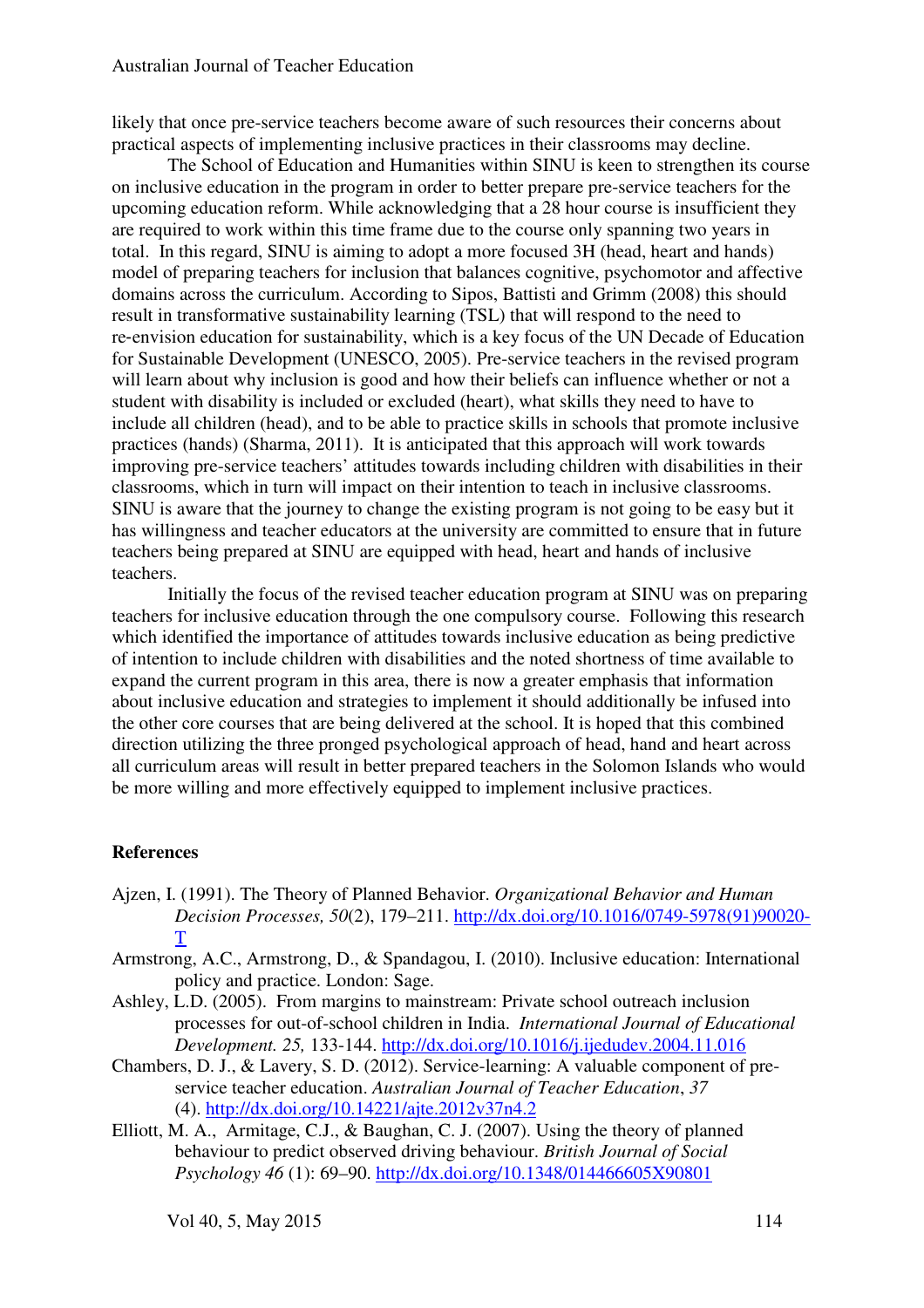- Ferdous, A. S. (2010). Applying the theory of planned behaviour to explain marketing managers' Perspectives on Sustainable Marketing. *Journal of International Consumer Marketing, 22*(4), 313–325. http://dx.doi.org/10.1080/08961530.2010.505883
- Fishbein, M., & Ajzen, I. (2010). P*redicting and Changing Behavior: the Reasoned Action Approach*. New York: Psychology Press.
- Forlin, C. (2013a). Changing paradigms and future directions for implementing inclusive education in developing countries, *Asian Journal of Inclusive Education*, *1*(2), 19-32.
- Forlin, C. (2013b)**.** Issues of inclusive education in the 21st century. *Journal of Learning science* No.6, 67-81.
- Forlin, C. (2003). Pre-service teacher education: Involvement of students with intellectual disabilities. *International Journal of Learning*. *10*, 317-326
- Forlin, C., Kawai, N., & Higushi, S. (2014). Educational reform in japan towards inclusion: are we training teachers for success? *International Journal of Inclusive Education, 18*(7), 718-730. http://dx.doi.org/10.1080/13603116.2013.819941
- Forlin, C., Loreman, T., & Sharma, U. (2014). A system-wide professional learning approach about inclusion for teachers in Hong Kong. *Asia-Pacific Journal of teacher Education, 42*(3),247-260. http://dx.doi.org/10.1080/1359866X.2014.906564
- Forlin, C., & Chambers, D. (2011). Teacher preparation for inclusive education: Increasing knowledge but raising concerns. *Asia-Pacific Journal of Teacher Education*, *39*(1), 17-32. http://dx.doi.org/10.1080/1359866X.2010.540850
- Gratrell, A., Manderson, L., & Jennaway, M. (2013). *Realising rights, protecting freedoms: Disability, social inclusion and cultural appropriate solutions to disadvantage in Solomon Islands.* A report commissioned by Australia Research Council and funded by AusAID Australian Development Research Grant. *Available*  http://www.disabilityrightsfund.org/files/realising\_rights\_protecting\_freedoms.pdf
- Kuyini, A. B., & Desai, I. (2007). Principals' and teachers' attitudes and knowledge of inclusive education as predictors of effective teaching practices in Ghana. *Journal of Research in Special Educational Needs 7*(2), 104–113. http://dx.doi.org/10.1111/j.1471-3802.2007.00086.x
- Loreman, T., Sharma, U., & Forlin, C. (2013). Do pre-service teachers feel ready to teach in inclusive classrooms? A four-country study of teaching self-efficacy. *Australian Journal of Teacher Education, 38* (1), Article 3. Available at: http://ro.ecu.edu.au/ajte/vol38/iss1/3 http://dx.doi.org/10.14221/ajte.2013v38n1.10
- Ministry of Education & Human Resource Development (MEHRD). (2013). Strategic Goal 2: To improve the quality of education in the Solomon Islands. Solomon Islands: Author.
- Ministry of Education & Human Resource Development (MEHRD). (2012). Solomon Islands: Author.
- Ministry of Education & Human Resource Development (MEHRD). (November, 2013). Performance Assessment Report 2006-2013 (Draft). Solomon Islands: Author.
- Ministry of Education and Human Resource Development (2013). *National Education Action Plan (NEAP, 2013 – 2015)*. Ministry of Education and Human Resource Development (MEHRD). Honiara: Solomon Islands*.*
- Red Cross Special Development Statistics (2014). *Solomon Islands Special Development Centre. Statistics and Enrolment of children with disabilities.* Honiara: Solomon Islands*.*
- Reiser, R. (2013). Teacher education for children with disabilities: Literature review. UNICEF, REAP Project.